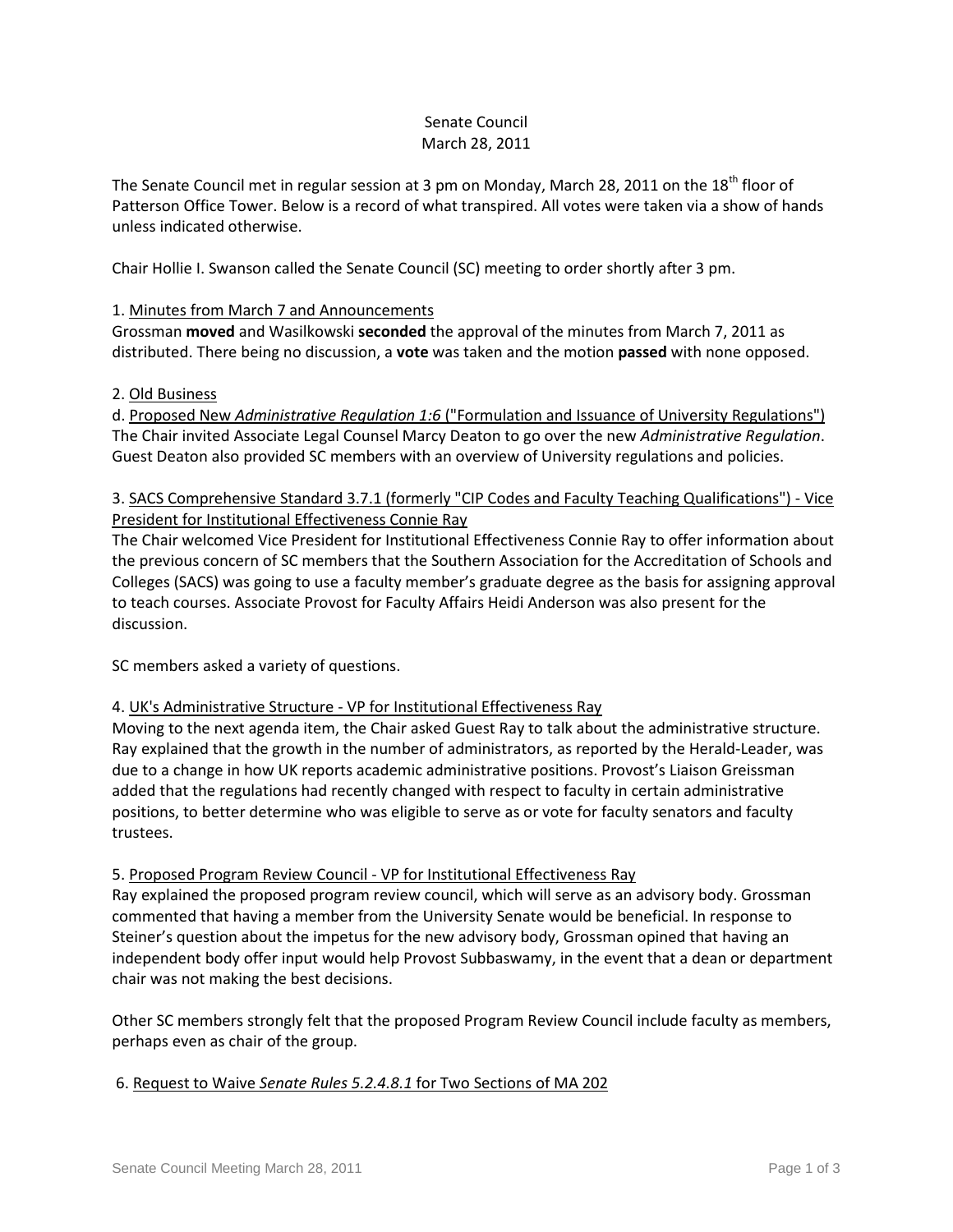The Chair referred SC members to the rationale behind the request to waive S*enate Rules 5.2.4.8.1* for two sections of MA 202. Shelly **moved** that the SC waive S*enate Rules 5.2.4.8.1* for two sections of MA 202 (sections 005 and 401) for spring 2011, and Anderson **seconded**. There being no discussion, a **vote** was taken and the motion **passed** with none opposed.

### 7. New Senate Award

Anderson offered information about the proposed new University Senate Award. After some discussion among SC members, it was decided that information about the award would be emailed to senators the following day.

#### 8. Provost Subbaswamy

The Chair welcomed Provost Kumble Subbaswamy, and he and SC members discussed distance learning issues, curricular approval process improvements, and salary compression. It was a lengthy discussion.

The meeting was adjourned shortly after 5 pm.

Respectfully submitted by Hollie I. Swanson, Senate Council Chair

SC members present: Anderson, Blonder, Grossman, Kirk, Steiner, Swanson, Thelin, Wasilkowski and Wermeling.

Provost's Liaison present: Greissman.

Invited guests present: Heidi Anderson, Marcy Deaton, Connie Ray and Provost Kumble Subbaswamy.

Prepared by Sheila Brothers on Tuesday, June 14, 2011.

| #   | v          | <b>Item</b>                                                                                                                                                                                                          | <b>Responsibility</b> | <b>Completed</b>      |
|-----|------------|----------------------------------------------------------------------------------------------------------------------------------------------------------------------------------------------------------------------|-----------------------|-----------------------|
| 5.  |            | SC subset to examine and revise the description of the administrative<br>coordinator's job duties with a view towards increasing compensation. (7/14/10)                                                             | Grossman,<br>Chair    |                       |
| 20. |            | Charge Senate's Academic Programs Committee with creating processes for<br>substantive change issues (teach-out, contractual/consortium process, off-<br>campus sites, how to reopen a suspended program). (8/23/10) | <b>SC</b>             |                       |
| 26. | $\sqrt{ }$ | Query VP IRPE Connie Ray about number of administrators at UK vs. benchmark<br>institutions. (9/20/10)                                                                                                               | Mrs. Brothers         | 2/1/2011<br>& 3/28/11 |
| 31. |            | Ask the Provost to submit a statement of financial and administrative feasibility<br>for proposals prior to the proposals being sent to cmte. $(10/4/10)$                                                            | Greissman/SC          |                       |
| 36. | $\sqrt{ }$ | Send solicitation for Commencement Cmte Co-Chair to college associate deans.<br>(10/18/10)                                                                                                                           | Mrs. Brothers         | 04/2011               |
| 40. |            | Draft changes to Senate Rule language on Senate meeting attendance policies<br>for review by SC. (8/30/10 & 11/15/10)                                                                                                | Chair, Steiner        |                       |